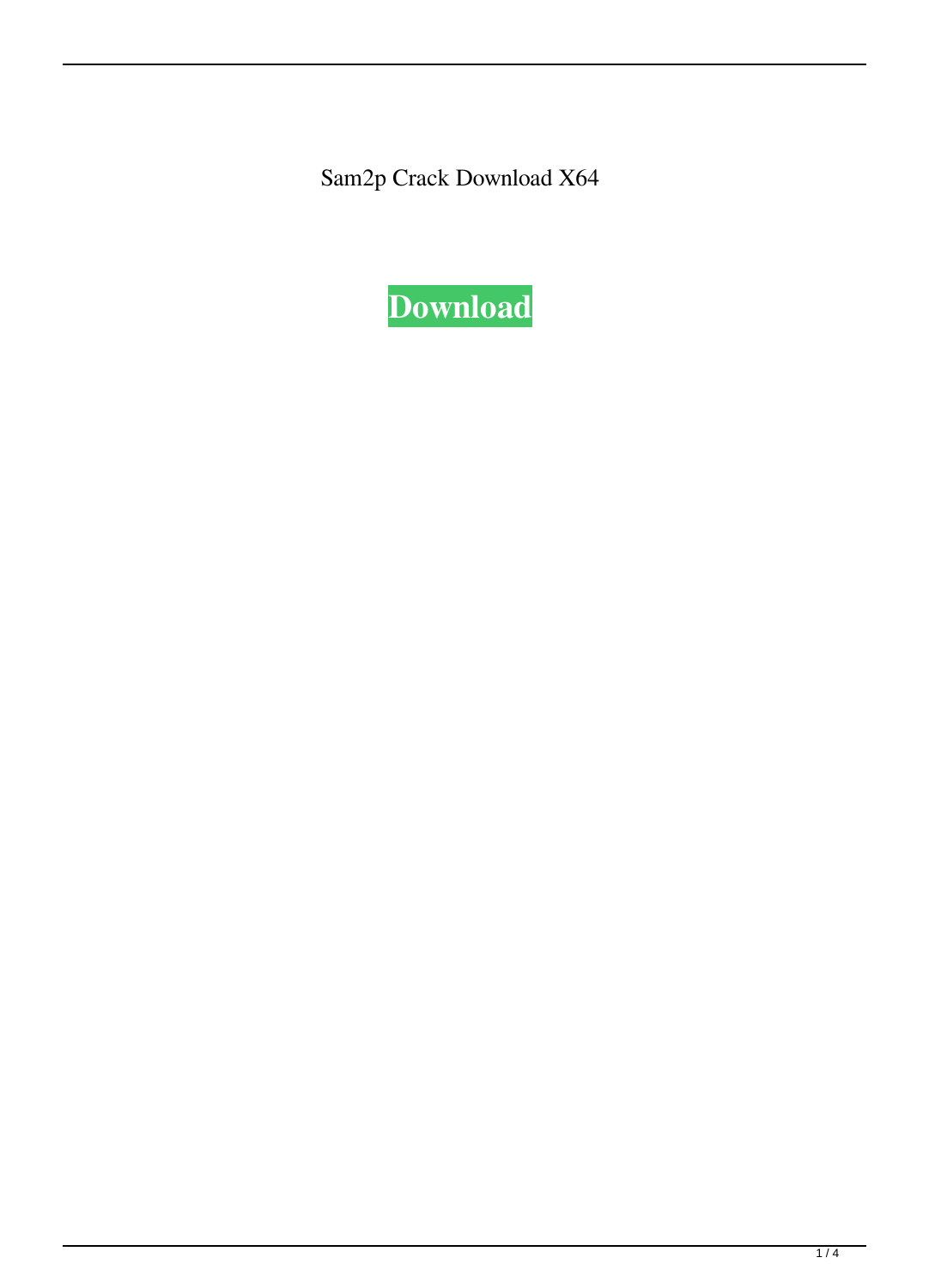# **Sam2p**

sam2p is a command line utility written in ANSI C++ that converts many raster (bitmap) image formats into Adobe PostScript or PDF files and several other formats. The images are not vectorized. sam2p gives full control to the user to specify standards-compliance, compression, and bit depths. In some cases sam2p can compress an image 100 times smaller than the PostScript output of many other common image converters. sam2p provides ZIP, RLE and LZW (de)compression filters even on Level1 PostScript devices. Sample command lines sam2p [options] input1 [input2...] sam2p --help [-h] [-f OUTFILE] [-n OUTFILE] [-e FORM] [-o] [-l] [-w] [-s] [-d] [-4] [-5] [-6] [-7] [-8] [-9] [-10] [-11] [-12] [-14] [-15] [-16] [-17] [-18] [-19] [-20] [-21] [-22] [-23] [-24] [-25] [-26] [-27] [-28] [-29] [-30] [-31] [-32] [-33] [-34] [-35] [-36] [-37] [-38] [-39] [-40] [-41] [-42] [-43] [-44] [-45] [-46] [-47] [-48] [-49] [-50] [-51] [-52] [-53] [-54] [-55] [-56] [-57] [-58] [-59] [-60] [-61] [-62] [-63] [-64] [-65] [-66] [-67] [-68] [-69] [-70] [-71] [-72] [-73] [-74] [-75] [-76] [-77] [-78] [-79] [-80] [-81] [-82] [-83] [-84] [-85] [-86] [-87

# **Sam2p Crack With Keygen**

sam2p is a command line utility written in ANSI C++ that converts many raster (bitmap) image formats into Adobe PostScript or PDF files and several other formats. The images are not vectorized. sam2p gives full control to the user to specify standards-compliance, compression, and bit depths. In some cases sam2p can compress an image 100 times smaller than the PostScript output of many other common image converters. sam2p provides ZIP, RLE and LZW (de)compression filters even on Level1 PostScript devices. Keep in mind that the application can be used with the help of written commands in a Command Line Shell. 81e310abbf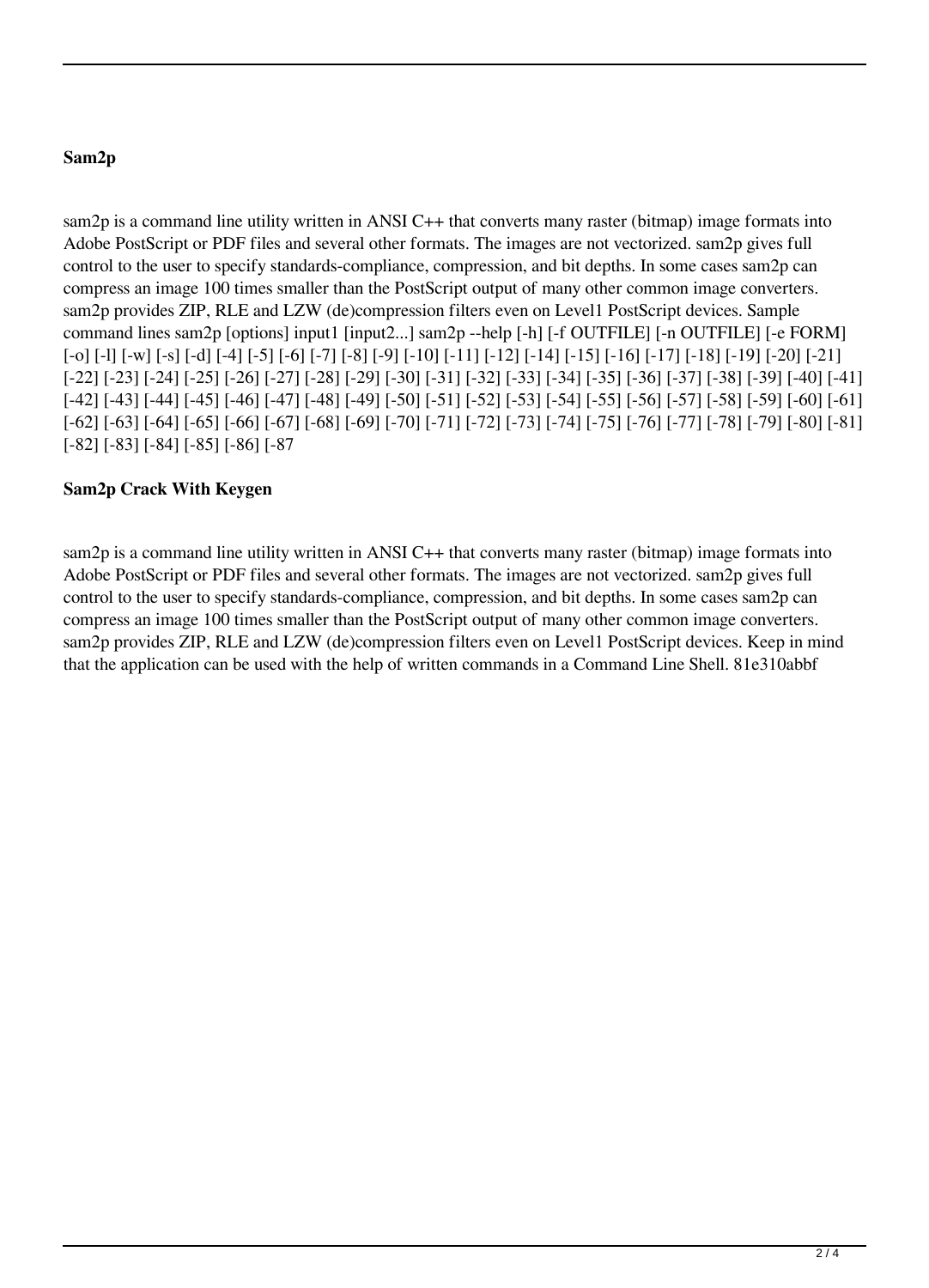### **Sam2p Crack + With Registration Code**

sam2p is a command line utility written in ANSI C++ that converts many raster (bitmap) image formats into Adobe PostScript or PDF files and several other formats. The images are not vectorized. sam2p - Help sam2p -h sam2p [-x library\_name ] [-i input\_file [-d output\_file ] ] [-s file\_suffix ] [-f file\_format ] [-w {width|hwidth  $\}$   $\lceil$  -h help  $\lceil$  -v version  $\lceil$  -s output\_device  $\lceil$  -d output\_device  $\lceil$  -d input\_device  $\lceil$  -s [option]  $\lceil$ input\_file ] ] [ -o [option] [ output\_file ] ] [ -i [option] [ input\_file ] ] [ -h ] [ -v ] [ -c ] [ -b ] sam2p is a command line utility written in ANSI C++ that converts many raster (bitmap) image formats into Adobe PostScript or PDF files and several other formats. The images are not vectorized. Keep in mind that the application can be used with the help of written commands in a Command Line Shell. sam2p Description: sam2p is a command line utility written in ANSI C++ that converts many raster (bitmap) image formats into Adobe PostScript or PDF files and several other formats. The images are not vectorized. sam2p Description sam2p is a command line utility written in ANSI C++ that converts many raster (bitmap) image formats into Adobe PostScript or PDF files and several other formats. The images are not vectorized. Keep in mind that the application can be used with the help of written commands in a Command Line Shell. sam2p - Help sam2p - h sam2p [ -x library\_name ] [ -i input\_file [ -d output\_file ] ] [ -s file\_suffix ] [ -f file\_format ] [ -w {width|h-width} ] [ -h help ] [ -v version ] [ -s output\_device ] [ -d output\_device ] [ -d input\_device ] [ -s [option] [ input\_

#### **What's New In?**

 $=$  sam2p is a command line utility written in ANSI C++ that converts many raster (bitmap) image formats into Adobe PostScript or PDF files and several other formats. The images are not vectorized. sam2p gives full control to the user to specify standards-compliance, compression, and bit depths. In some cases sam2p can compress an image 100 times smaller than the PostScript output of many other common image converters. sam2p provides ZIP, RLE and LZW (de)compression filters even on Level1 PostScript devices. Keep in mind that the application can be used with the help of written commands in a Command Line Shell. What's New in This Release:  $=$  ============================ sam2p 1.6.0 for 32-bit Windows and Win32, 2004 New Features: Please see changelog for a detailed list of features Bug Fixes: sam2p 1.6.0 for 32-bit Windows and Win32, 2004 Breaking Changes: sam2p 1.5.0, 2009 sam2p 1.5.0 for 32-bit Windows and Win32, 2009 Bug Fixes: sam2p 1.5.0 for 32-bit Windows and Win32, 2009 sam2p 1.5.0 for 32-bit Windows and Win32, 2009 sam2p 1.5.0 for 32-bit Windows and Win32, 2009 sam2p 1.5.0 for 32-bit Windows and Win32, 2009 sam2p 1.5.0 for 32-bit Windows and Win32, 2009 sam2p 1.5.0 for 32-bit Windows and Win32, 2009 sam2p 1.5.0 for 32-bit Windows and Win32, 2009 sam2p 1.5.0 for 32-bit Windows and Win32, 2009 sam2p 1.5.0 for 32-bit Windows and Win32, 2009 sam2p 1.5.0 for 32-bit Windows and Win32, 2009 sam2p 1.5.0 for 32-bit Windows and Win32, 2009 sam2p 1.5.0 for 32-bit Windows and Win32, 2009 sam2p 1.5.0 for 32-bit Windows and Win32, 2009 sam2p 1.5.0 for 32-bit Windows and Win32, 2009 sam2p 1.5.0 for 32-bit Windows and Win32, 2009 sam2p 1.5.0 for 32-bit Windows and Win32, 2009 sam2p 1.5.0 for 32-bit Windows and Win32